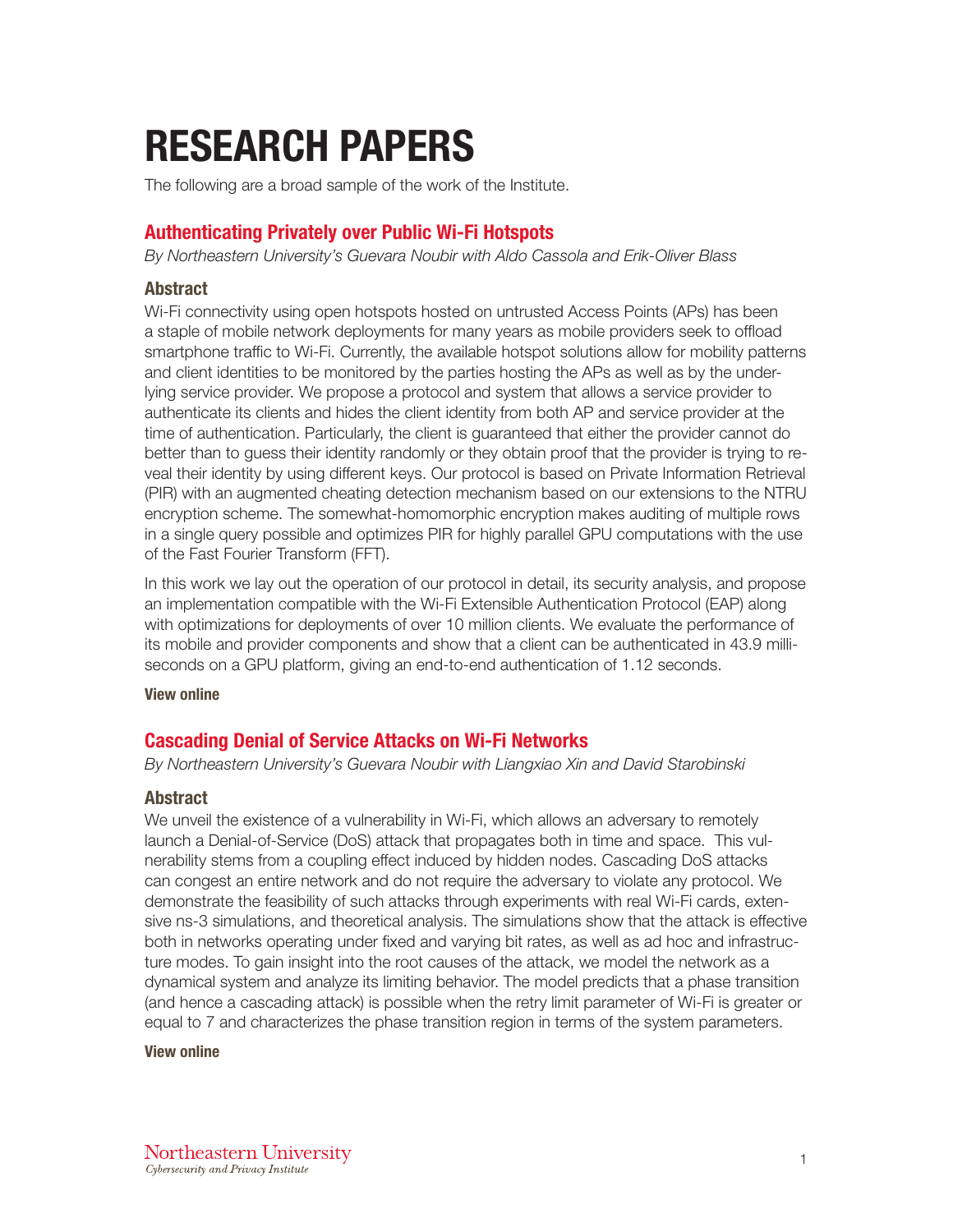# CRLite: A Scalable System for Pushing All TLS Revocations to All Browsers

*By Northeastern University's James Larisch with David Choffnes, Christo Wilson, Alan Mislove, Dave Levin and Bruce M. Maggs*

## Abstract

Currently, no major browser fully checks for TLS/SSL certificate revocations. This is largely due to the fact that the deployed mechanisms for disseminating revocations (CRLs, OCSP, OCSP Stapling, CRLSet, and OneCRL) are each either incomplete, insecure, inefficient, slow to update, not private, or some combination thereof. In this paper, we present CRLite, an efficient and easily-deployable system for proactively pushing all TLS certificate revocations to browsers. CRLite servers aggregate revocation information for all known, valid TLS certificates on the web, and store them in a space-efficient filter cascade data structure. Browsers periodically download and use this data to check for revocations of observed certificates in realtime. CRLite does not require any additional trust beyond the existing PKI, and it allows clients to adopt a fail-closed security posture even in the face of network errors or attacks that make revocation information temporarily unavailable.

We present a prototype of CRLite that processes TLS certificates gathered by Rapid7, the University of Michigan, and Google's Certificate Transparency on the server-side, with a Firefox extension on the client-side. Comparing CRLite to an idealized browser that performs correct CRL/OCSP checking, we show that CRLite reduces latency and eliminates privacy concerns. Moreover, CRLite has low bandwidth costs: it can represent all certificates with an initial download of 10MB (less than 1 byte per revocation) followed by daily updates of 580KB on average. Taken together, our results demonstrate that complete TLS/SSL revocation checking is within reach for all clients.

## [View online](http://ieeexplore.ieee.org/document/7958597/)

# Understanding the Role of Registrars in DNSSEC Deployment

*By Northeastern University's Taejoong Chung with Christo Wilson, David Choffnes, Alan Mislove, Roland van Rijswijk-Deij, Dave Levin, and Bruce M. Maggs*

## Abstract

The Domain Name System (DNS) provides a scalable, flexible name resolution service. Unfortunately, its unauthenticated architecture has become the basis for many security attacks. To address this, DNS Security Extensions (DNSSEC) were introduced in 1997. DNSSEC's deployment requires support from the top-level domain (TLD) registries and registrars, as well as participation by the organization that serves as the DNS operator. Unfortunately, DNSSEC has seen poor deployment thus far: despite being proposed nearly two decades ago, only 1% of .com, .net, and .org domains are properly signed. In this paper, we investigate the underlying reasons why DNSSEC adoption has been remarkably slow. We focus on registrars, as most TLD registries already support DNSSEC and registrars often serve as DNS operators for their customers.

Our study uses large-scale, longitudinal DNS measurements to study DNSSEC adoption, coupled with experiences collected by trying to deploy DNSSEC on domains we purchased from leading domain name registrars and resellers. Overall, we find that a select few registrars are responsible for the (small) DNSSEC deployment today, and that many leading registrars do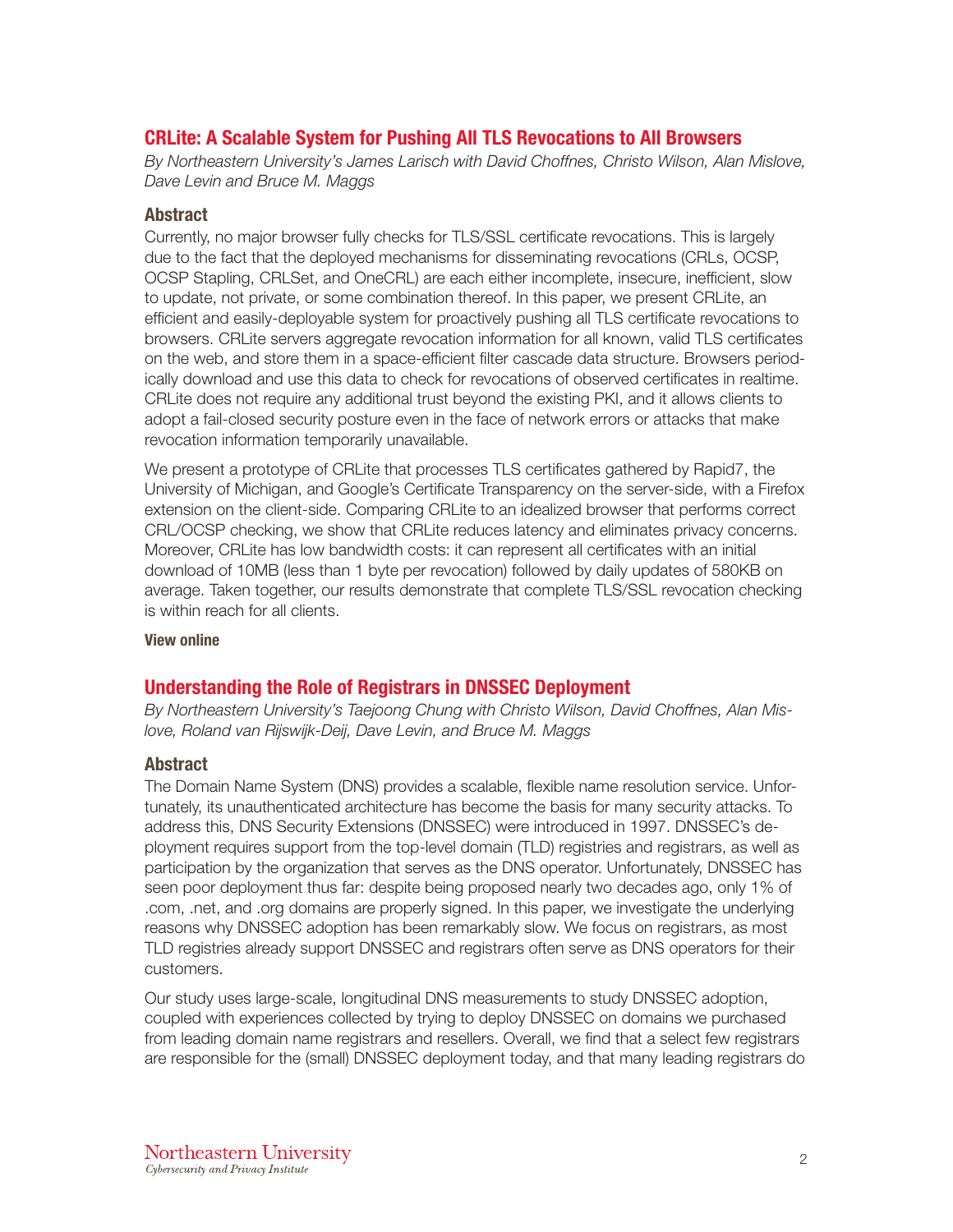not support DNSSEC at all or require customers to take cumbersome steps to deploy DNS-SEC. Further frustrating deployment, many of the mechanisms for conveying DNSSEC information to registrars are error-prone or present security vulnerabilities. Finally, we find that using DNSSEC with third-party DNS operators such as Cloudflare requires the domain owner to take a number of steps that 40% of domain owners do not complete. Having identified several operational challenges for full DNSSEC deployment, we make recommendations to improve adoption.

#### [View online](https://dl.acm.org/citation.cfm?doid=3131365.3131373)

## A Longitudinal, End-to-End View of the DNSSEC Ecosystem

*By Northeastern University's Taejoong Chung, Christo Wilson, David Choffnes, Alan Mislove with Balakrishnan Chandrasekaran, Roland van Rijswijk-Deij, Dave Levin and Bruce M. Maggs*

#### Abstract

The Domain Name System's Security Extensions (DNSSEC) allow clients and resolvers to verify that DNS responses have not been forged or modified inflight. DNSSEC uses a public key infrastructure (PKI) to achieve this integrity, without which users can be subject to a wide range of attacks. However, DNSSEC can operate only if each of the principals in its PKI properly performs its management tasks: authoritative name servers must generate and publish their keys and signatures correctly, child zones that support DNSSEC must be correctly signed with their parent's keys, and resolvers must actually validate the chain of signatures. This paper performs the first large-scale, longitudinal measurement study into how well DNSSEC's PKI is managed.

We use data from all DNSSEC-enabled subdomains under the .com, .org, and .net TLDs over a period of 21 months to analyze DNSSEC deployment and management by domains; we supplement this with active measurements of more than 59K DNS resolvers worldwide to evaluate resolver-side validation. Our investigation reveals pervasive mismanagement of the DNSSEC infrastructure. For example, we found that 31% of domains that support DNSSEC fail to publish all relevant records required for validation; 39% of the domains use insufficiently strong key-signing keys; and although 82% of resolvers in our study request DNSSEC records, only 12% of them actually attempt to validate them. These results highlight systemic problems, which motivate improved automation and auditing of DNSSEC management.

#### [View online](https://www.usenix.org/node/203653)

## Lens on the endpoint: Hunting for malicious software through endpoint data analysis

*By Northeastern University's Ahmet Salih Buyukkayhan, Alina Oprea, and William Robertson*

#### Abstract

Organizations are facing an increasing number of criminal threats ranging from opportunistic malware to more advanced targeted attacks. While various security technologies are available to protect organizations' perimeters, still many breaches lead to undesired consequences such as loss of proprietary information, financial burden, and reputation defacing. Recently, endpoint monitoring agents that inspect system-level activities on user machines started to gain traction and be deployed in the industry as an additional defense layer. Their application, though, in most cases is only for forensic investigation to determine the root cause of an incident.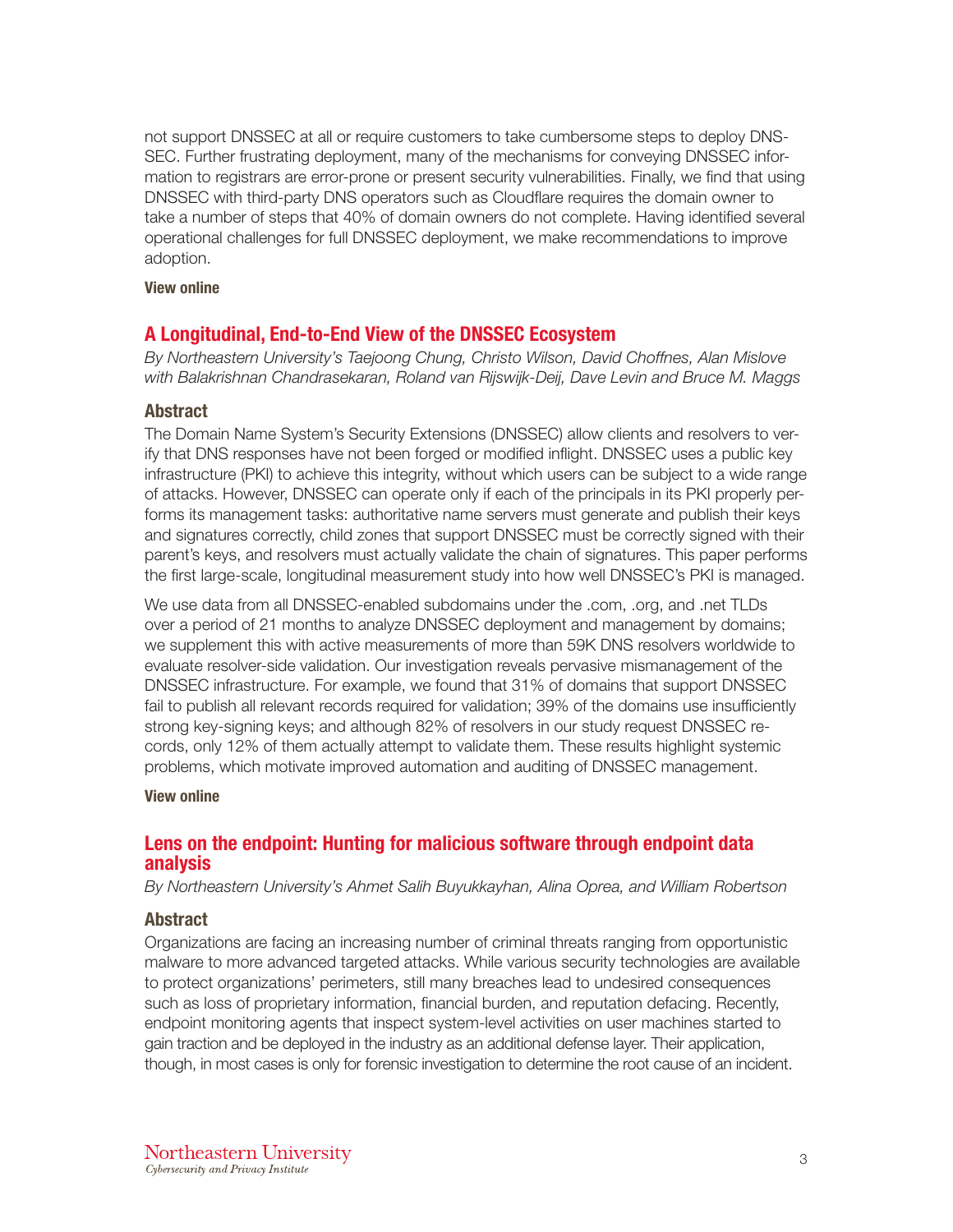In this paper, we demonstrate how endpoint monitoring can be proactively used for detecting and prioritizing suspicious software modules overlooked by other defenses. Compared to other environments in which host-based detection proved successful, our setting of a large enterprise introduces unique challenges, including the heterogeneous environment (users installing software of their choice), limited ground truth (small number of malicious software available for training), and coarse-grained data collection (strict requirements are imposed on agents' performance overhead). Through applications of clustering and outlier detection algorithms, we develop techniques to identify modules with known malicious behavior, as well as modules impersonating popular benign applications. We leverage a large number of static, behavioral and contextual features in our algorithms, and new feature weighting methods that are resilient against missing attributes. The large majority of our findings are confirmed as malicious by anti-virus tools and manual investigation by experienced security analysts.

#### [View online](http://www.ccs.neu.edu/home/alina/papers/Endpoint.pdf)

## Analysis of SSL Certificate Reissues and Revocations in the Wake of Heartbleed

*By Northeastern's Liang Zhang, David Choffnes, Alan Mislove, Christo Wilson with Dave Levin, Tudor Dumitras and Aaron Schulman*

## **Abstract**

Central to the secure operation of a public key infrastructure (PKI) is the ability to revoke certificates. While much of users' security rests on this process taking place quickly, in practice, revocation typically requires a human to decide to reissue a new certificate and revoke the old one. Thus, having a proper understanding of how often systems administrators reissue and revoke certificates is crucial to understanding the integrity of a PKI. Unfortunately, this is typically difficult to measure: while it is relatively easy to determine when a certificate is revoked, it is difficult to determine whether and when an administrator should have revoked. In this paper, we use a recent widespread security vulnerability as a natural experiment. Publicly announced in April 2014, the Heartbleed OpenSSL bug, potentially (and undetectably) revealed servers' private keys.

Administrators of servers that were susceptible to Heartbleed should have revoked their certificates and reissued new ones, ideally as soon as the vulnerability was publicly announced. Using a set of all certificates advertised by the Alexa Top 1 Million domains over a period of six months, we explore the patterns of reissuing and revoking certificates in the wake of Heartbleed. We find that over 73% of vulnerable certificates had yet to be reissued and over 87% had yet to be revoked three weeks after Heartbleed was disclosed. Moreover, our results show a drastic decline in revocations on the weekends, even immediately following the Heartbleed announcement. These results are an important step in understanding the manual processes on which users rely for secure, authenticated communication.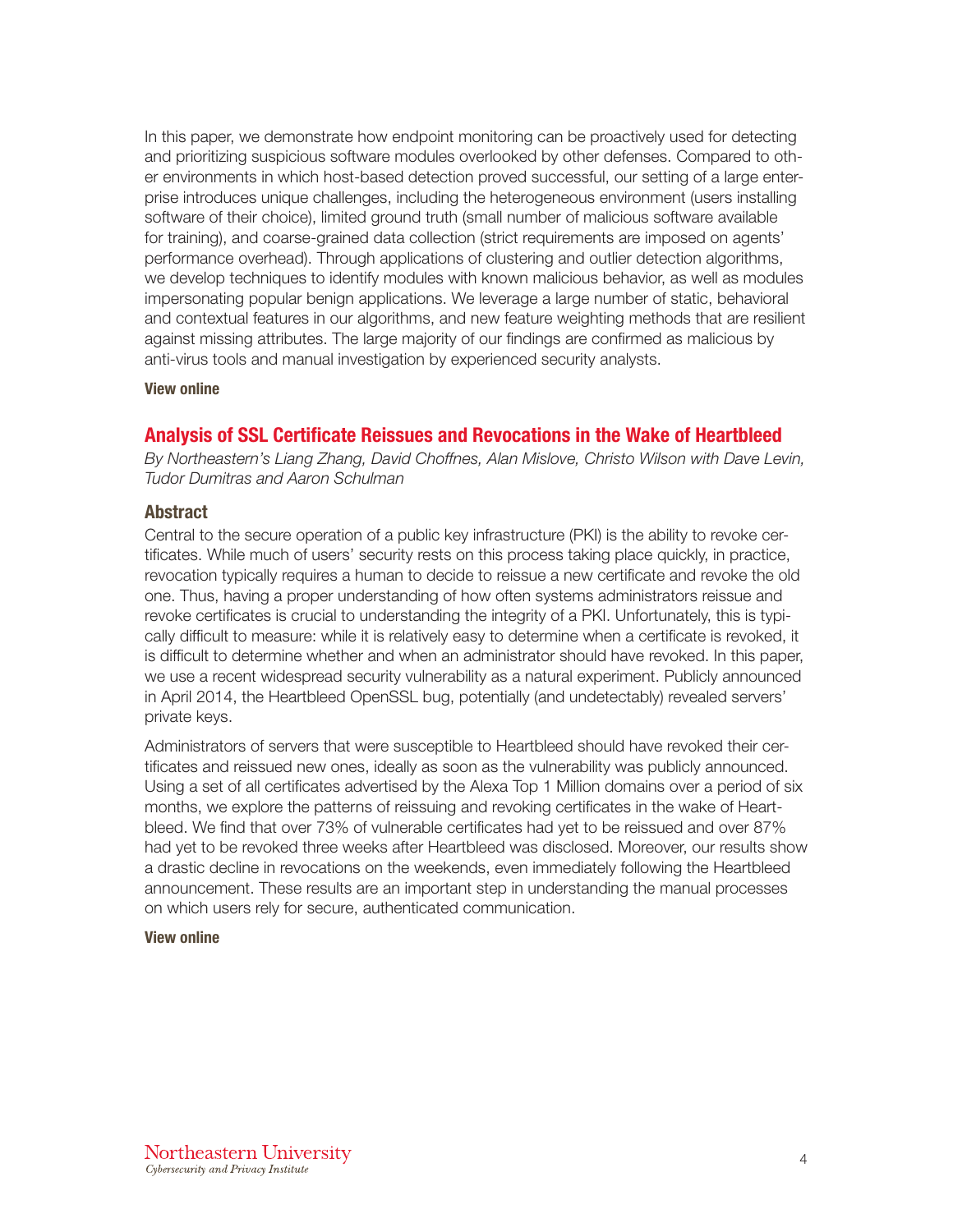# An End-to-End Measurement of Certificate Revocation in the Web's PKI

*By Northeastern's Yabing Liu, Will Tome, Liang Zhang, David Choffnes, Alan Mislove, Christo Wilson with Dave Levin, Bruce Maggs and Aaron Schulman*

## Abstract

Critical to the security of any public key infrastructure (PKI) is the ability to revoke previously issued certificates. While the overall SSL ecosystem is well-studied, the frequency with which certificates are revoked and the circumstances under which clients (e.g., browsers) check whether certificates are revoked are still not well-understood.

In this paper, we take a close look at certificate revocations in the Web's PKI. Using 74 full IPv4 HTTPS scans, we find that a surprisingly large fraction (8%) of the certificates served have been revoked, and that obtaining certificate revocation information can often be expensive in terms of latency and bandwidth for clients. We then study the revocation checking behavior of 30 different combinations of web browsers and operating systems; we find that browsers often do not bother to check whether certificates are revoked (including mobile browsers, which uniformly never check). We also examine the CRLSet infrastructure built into Google Chrome for disseminating revocations; we find that CRLSet only covers 0.35% of all revocations. Overall, our results paint a bleak picture of the ability to effectively revoke certificates today.

#### [View online](http://david.choffnes.com/pubs/SSLClient-IMC15.pdf)

## Understanding the Role of Registrars in DNSSEC Deployment

*By Northeastern's Taejoong Chung, David Choffnes, Alan Mislove, Christo Wilson with Roland van Rijswijk-Deij, Dave Levin and Bruce M. Maggs*

## Abstract

The Domain Name System (DNS) provides a scalable, flexible name resolution service. Unfortunately, its unauthenticated architecture has become the basis for many security attacks. To address this, DNS Security Extensions (DNSSEC) were introduced in 1997. DNSSEC's deployment requires support from the top-level domain (TLD) registries and registrars, as well as participation by the organization that serves as the DNS operator. Unfortunately, DNSSEC has seen poor deployment thus far: despite being proposed nearly two decades ago, only 1% of .com, .net, and .org domains are properly signed.

In this paper, we investigate the underlying reasons why DNSSEC adoption has been remarkably slow. We focus on registrars, as most TLD registries already support DNSSEC and registrars often serve as DNS operators for their customers. Our study uses large-scale, longitudinal DNS measurements to study DNSSEC adoption, coupled with experiences collected by trying to deploy DNSSEC on domains we purchased from leading domain name registrars and resellers. Overall, we find that a select few registrars are responsible for the (small) DNSSEC deployment today, and that many leading registrars do not support DNSSEC at all or require customers to take cumbersome steps to deploy DNSSEC. Further frustrating deployment, many of the mechanisms for conveying DNSSEC information to registrars are error-prone or present security vulnerabilities. Finally, we find that using DNSSEC with third-party DNS operators such as Cloudflare requires the domain owner to take a number of steps that 40% of domain owners do not complete. Having identified several operational challenges for full DNSSEC deployment, we make recommendations to improve adoption.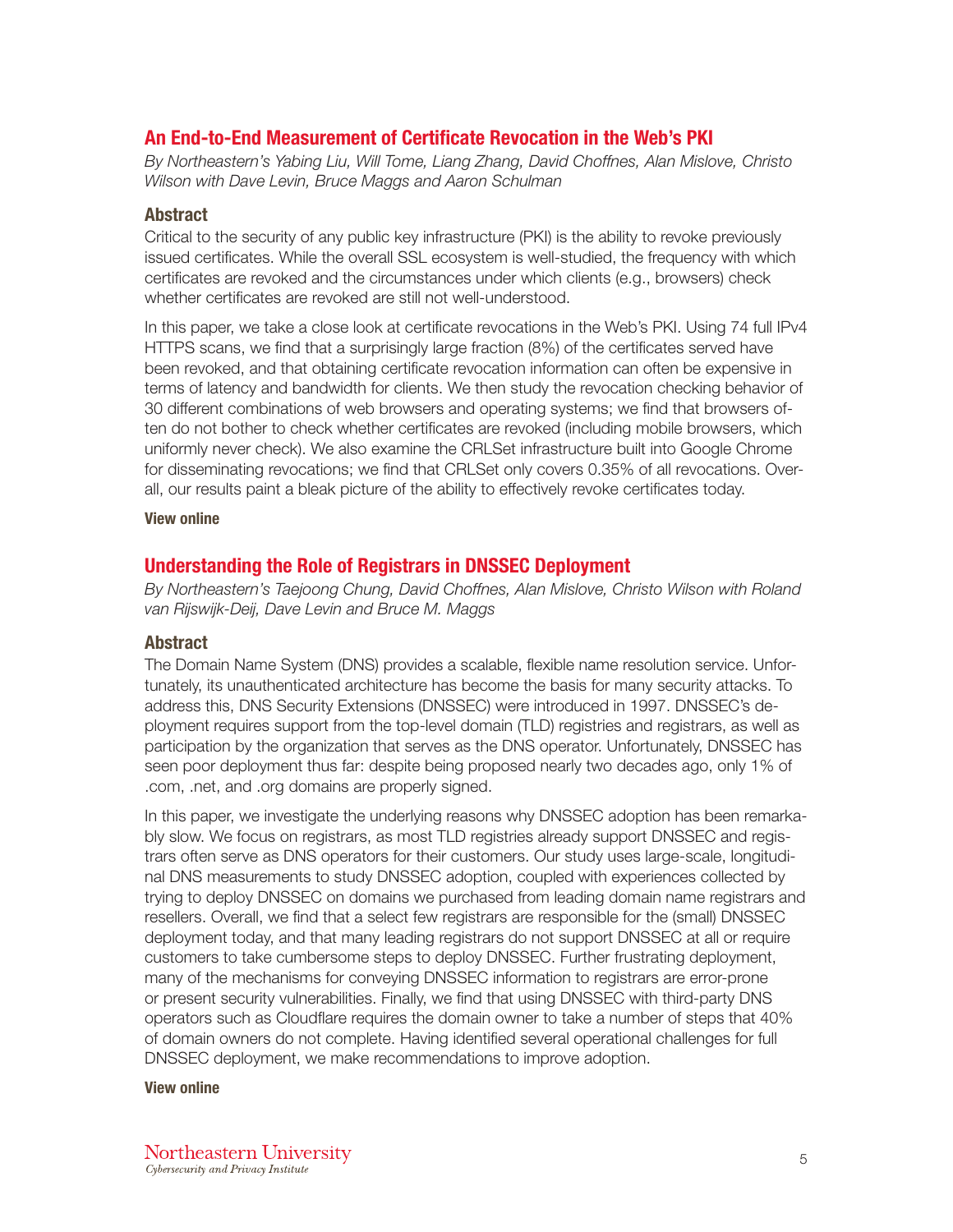# Analysis of SSL Certificate Reissues and Revocations in the Wake of Heartbleed

*By Northeastern's Liang Zhang, David Choffnes, Alan Mislove, Christo Wilson with Tudor Dumitras and Aaron Schulman*

## Abstract

Central to the secure operation of a public key infrastructure (PKI) is the ability to revoke certificates. While much of users' security rests on this process taking place quickly, in practice, revocation typically requires a human to decide to reissue a new certificate and revoke the old one. Thus, having a proper understanding of how often systems administrators reissue and revoke certificates is crucial to understanding the integrity of a PKI. Unfortunately, this is typically difficult to measure: while it is relatively easy to determine when a certificate is revoked, it is difficult to determine whether and when an administrator should have revoked.

In this paper, we use a recent widespread security vulnerability as a natural experiment. Publicly announced in April 2014, the Heartbleed OpenSSL bug, potentially (and undetectably) revealed servers' private keys. Administrators of servers that were susceptible to Heartbleed should have revoked their certificates and reissued new ones, ideally as soon as the vulnerability was publicly announced.

Using a set of all certificates advertised by the Alexa Top 1 Million domains over a period of six months, we explore the patterns of reissuing and revoking certificates in the wake of Heartbleed. We find that over 73% of vulnerable certificates had yet to be reissued and over 87% had yet to be revoked three weeks after Heartbleed was disclosed. Moreover, our results show a drastic decline in revocations on the weekends, even immediately following the Heartbleed announcement. These results are an important step in understanding the manual processes on which users rely for secure, authenticated communication.

[View online](https://dl.acm.org/citation.cfm?id=2663758)

# MOSAIC: A Platform for Monitoring and Security Analytics in Public Clouds

*By Northeastern's Alina Oprea, Cristina Nita-Rotaru with Ata Turk and Orran Krieger*

[View online](http://ieeexplore.ieee.org/document/7839794/)

## Measurement and Analysis of Private Key Sharing in the HTTPS Ecosystem

*By Northeastern's Taejoong Chung, David Choffnes, Alan Mislove, Christo Wilson with Frank Cangialosi, Dave Levin and Bruce M. Maggs*

## **Abstract**

The semantics of online authentication in the web are rather straightforward: if Alice has a certificate binding Bob's name to a public key, and if a remote entity can prove knowledge of Bob's private key, then (barring key compromise) that remote entity must be Bob. However, in reality, many websites and the majority of the most popular ones are hosted at least in part by third parties such as Content Delivery Networks (CDNs) or web hosting providers. Put simply: administrators of websites who deal with (extremely) sensitive user data are giving their private keys to third parties. Importantly, this sharing of keys is undetectable by most users, and widely unknown even among researchers.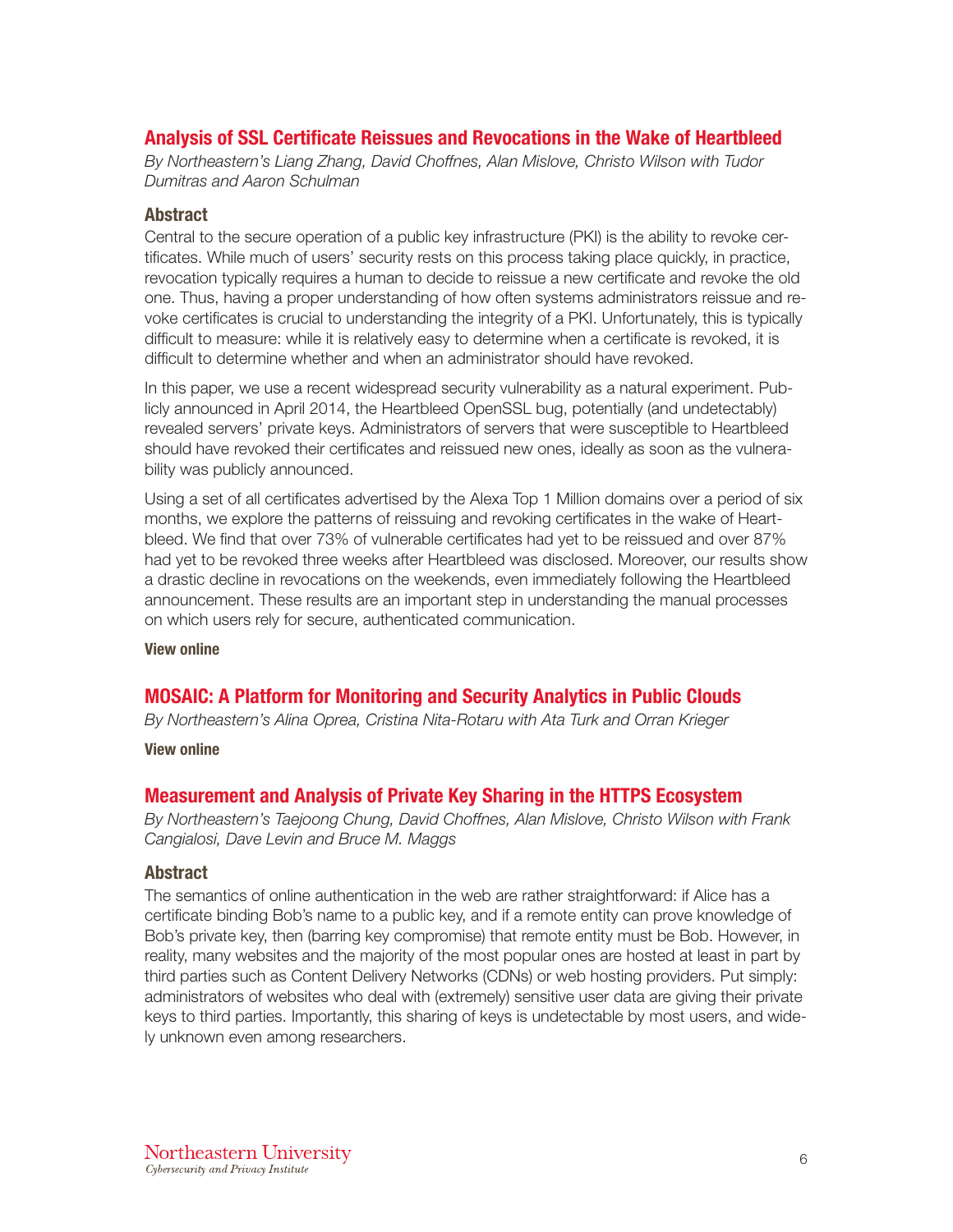In this paper, we perform a large-scale measurement study of key sharing in today's web. We analyze the prevalence with which websites trust third-party hosting providers with their secret keys, as well as the impact that this trust has on responsible key management practices, such as revocation. Our results reveal that key sharing is extremely common, with a small handful of hosting providers having keys from the majority of the most popular websites. We also find that hosting providers often manage their customers' keys, and that they tend to react more slowly yet more thoroughly to compromised or potentially compromised keys.

#### [View online](https://mislove.org/publications/KeySharing-CCS.pdf)

## ReCon: Revealing and Controlling PII Leaks in Mobile Network Traffic

*By Northeastern's Jingjing Ren, David Choffnes with Ashwin Rao, Martin Lindorfer and Arnaud Legout*

## Abstract

It is well known that apps running on mobile devices extensively track and leak users' personally identifiable information (PII); however, these users have little visibility into PII leaked through the network traffic generated by their devices, and have poor control over how, when and where that traffic is sent and handled by third parties. In this paper, we present the design, implementation, and evaluation of ReCon: a cross-platform system that reveals PII leaks and gives users control over them without requiring any special privileges or custom OSes. ReCon leverages machine learning to reveal potential PII leaks by inspecting network traffic and provides a visualization tool to empower users with the ability to control these leaks via blocking or substitution of PII. We evaluate ReCon's effectiveness with measurements from controlled experiments using leaks from the 100 most popular iOS, Android, and Windows Phone apps, and via an IRB-approved user study with 92 participants. We show that ReCon is accurate, efficient, and identifies a wider range of PII than previous approaches.

[View online](https://dl.acm.org/citation.cfm?doid=2906388.2906392)

## SCORAM: Oblivious RAM for Secure Computation

*By Northeastern's Abhi Shelat with Xiao Shaun Wang, Yan Huang, T-H. Hubert Chan and Elaine Shi*

#### Abstract

Oblivious RAMs (ORAMs) have traditionally been measured by their bandwidth overhead and client storage. We observe that when using ORAMs to build secure computation protocols for RAM programs, the size of the ORAM circuits is more relevant to the performance.

We therefore embark on a study of the circuit-complexity of several recently proposed ORAM constructions. Our careful implementation and experiments show that asymptotic analysis is not indicative of the true performance of ORAM in secure computation protocols with practical data sizes.

We then present SCORAM, a heuristic compact ORAM design optimized for secure computation protocols. Our new design is almost 10x smaller in circuit size and also faster than all other designs we have tested for realistic settings (i.e., memory sizes between 4MB and 2GB, constrained by 2-80 failure probability). SCORAM makes it feasible to perform secure computations on gigabyte-sized data sets.

#### [View online](https://dl.acm.org/citation.cfm?id=2660365)

Northeastern University Cybersecurity and Privacy Institute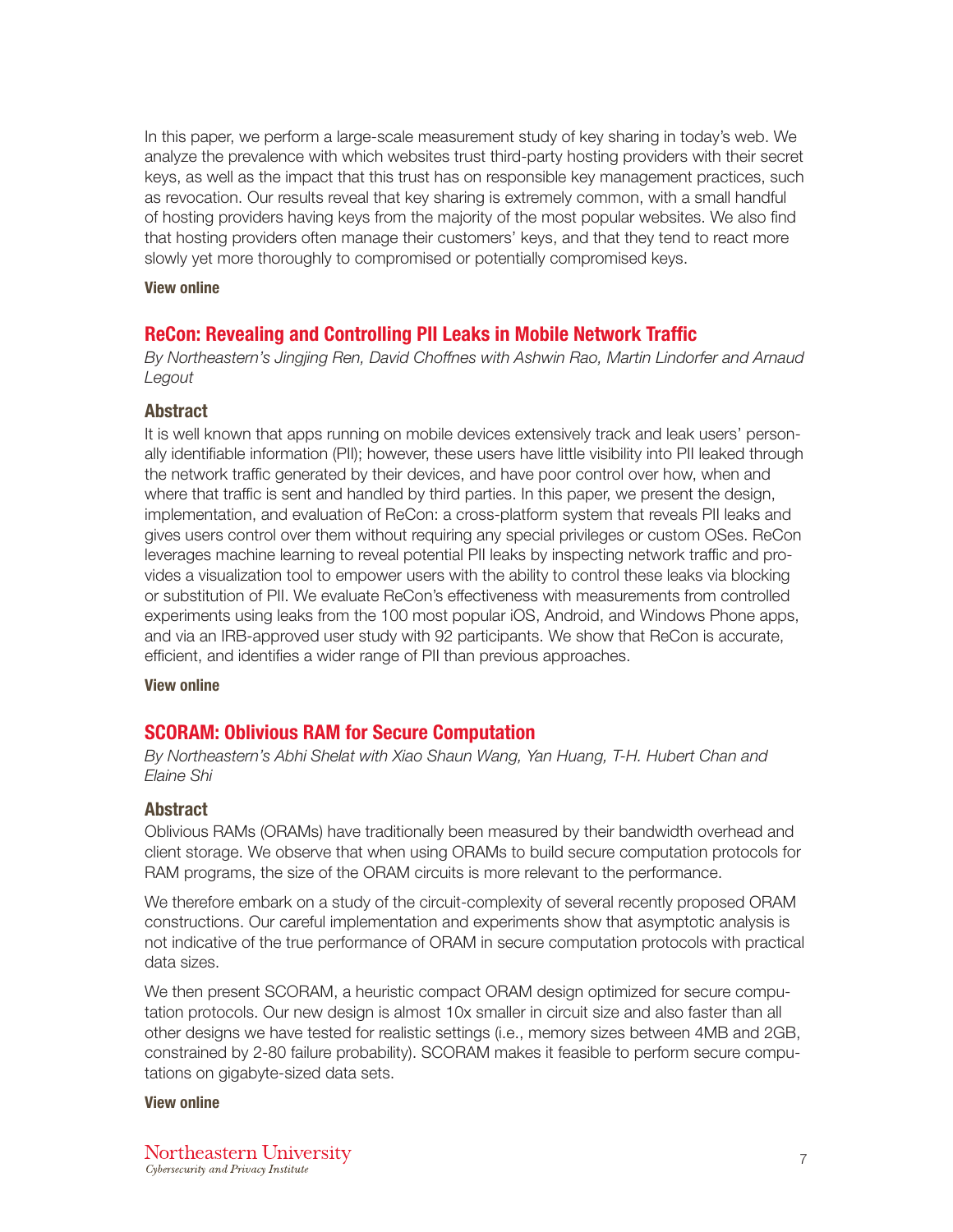# UNVEIL: A Large-Scale, Automated Approach to Detecting Ransomware

*By Northeastern's Amin Kharraz with Sajjad Arshad, Collin Mulliner, William Robertson and Engin Kirda*

## Abstract

Although the concept of ransomware is not new (i.e. such attacks date back at least as far as the 1980s), this type of malware has recently experienced a resurgence in popularity. In fact, in the last few years, a number of high-profile ransomware attacks were reported, such as the large-scale attack against Sony that prompted the company to delay the release of the film "The Interview." Ransomware typically operates by locking the desktop of the victim to render the system inaccessible to the user, or by encrypting, overwriting, or deleting the user's files. However, while many generic malware detection systems have been proposed, none of these systems have attempted to specifically address the ransomware detection problem.

In this paper, we present a novel dynamic analysis system called UNVEIL that is specifically designed to detect ransomware. The key insight of the analysis is that in order to mount a successful attack, ransomware must tamper with a user's files or desktop. UNVEIL automatically generates an artificial user environment and detects when ransomware interacts with user data. In parallel, the approach tracks changes to the system's desktop that indicate ransomware-like behavior. Our evaluation shows that UNVEIL significantly improves the state of the art and is able to identify previously unknown evasive ransomware that was not detected by the antimalware industry.

[View online](http://www.ccs.neu.edu/home/arshad/publications/usenixsec2016unveil.pdf)

## Scaling ORAM for Secure Computation

*By Northeastern's Jack Doerner with Abhi Shelat*

## Abstract

We design and implement a Distributed Oblivious Random Access Memory (DORAM) data structure that is optimized for use in twoparty secure computation protocols. We improve upon the access time of previous constructions by a factor of up to ten, their memory overhead by a factor of one hundred or more, and their initialization time by a factor of thousands. We are able to instantiate ORAMs that hold 234 bytes, and perform operations on them in seconds, which was not previously feasible with any implemented scheme.

Unlike prior ORAM constructions based on hierarchical hashing [21], permutation [21], or trees [40], our Distributed ORAM is derived from the new Function Secret Sharing scheme introduced by Boyle, Gilboa and Ishai [11, 12]. This significantly reduces the amount of secure computation required to implement an ORAM access, albeit at the cost of O(n) efficient local memory operations.

We implement our construction and find that, despite its poor  $O(n)$  asymptotic complexity, it still outperforms the fastest previously known constructions, Circuit ORAM [43] and Squareroot ORAM [56], for datasets that are 32 KiB or larger, and outperforms prior work on applications such as stable matching [16] or binary search [25] by factors of two to ten.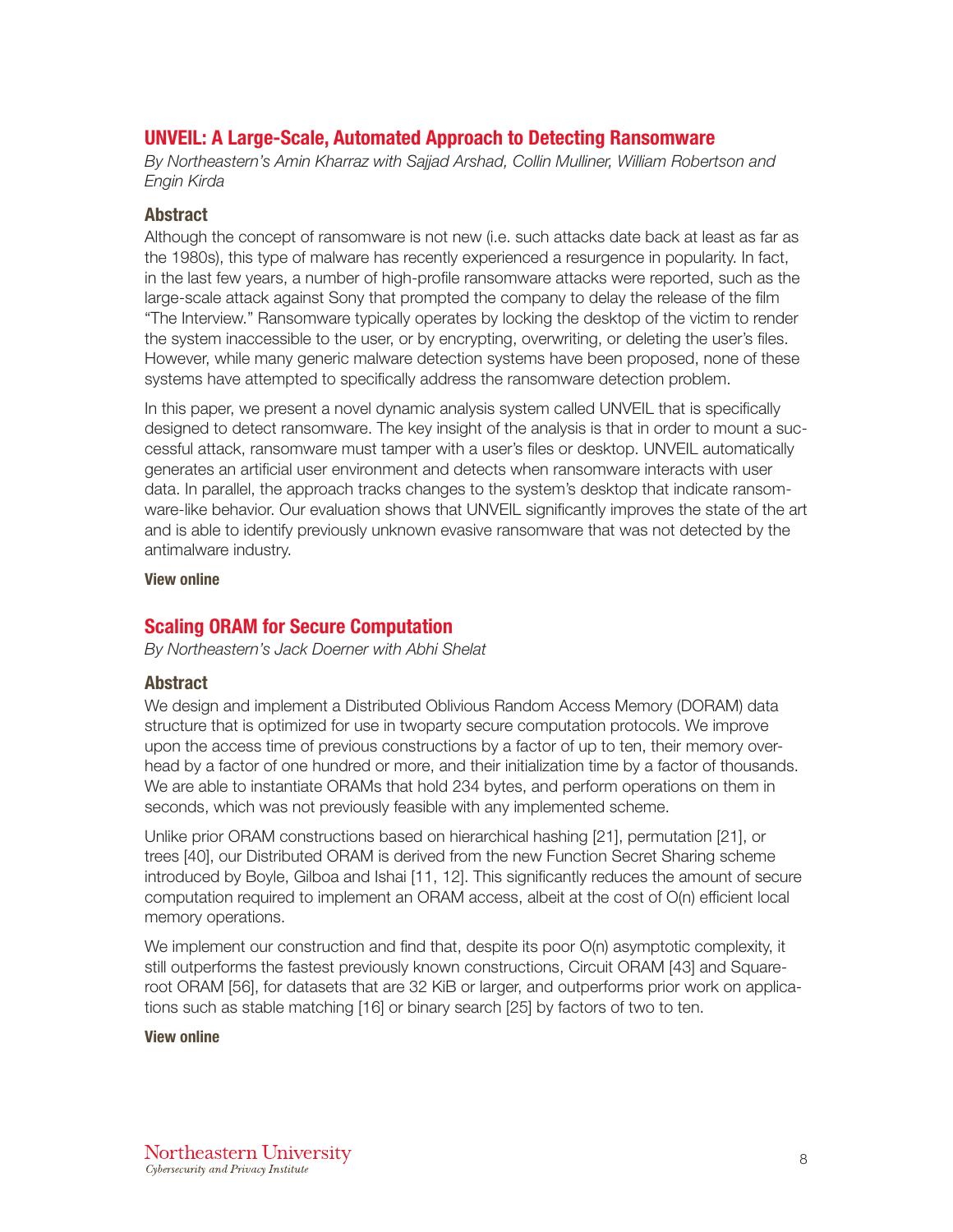# Shreds: Fine-grained Execution Units with Private Memory

*By Northeastern's Yaohui Chen, Yaohui Chen, Long Lu with Sebassujeen Reymondjohnson*

## Abstract

Once attackers have injected code into a victim program's address space, or found a memory disclosure vulnerability, all sensitive data and code inside that address space are subject to thefts or manipulation. Unfortunately, this broad type of attack is hard to prevent, even if software developers wish to cooperate, mostly because the conventional memory protection only works at process level and previously proposed in-process memory isolation methods are not practical for wide adoption.

We propose shreds, a set of OS-backed programming primitives that addresses developers' currently unmet needs for finegrained, convenient, and efficient protection of sensitive memory content against in-process adversaries. A shred can be viewed as a flexibly defined segment of a thread execution (hence the name). Each shred is associated with a protected memory pool, which is accessible only to code running in the shred. Unlike previous works, shreds offer in-process private memory without relying on separate page tables, nested paging, or even modified hardware. Plus, shreds provide the essential data flow and control flow guarantees for running sensitive code. We have built the compiler toolchain and the OS module that together enable shreds on Linux. We demonstrated the usage of shreds and evaluated their performance using 5 non-trivial open source software, including OpenSSH and Lighttpd. The results show that shreds are fairly easy to use and incur low runtime overhead (4.67%).

[View online](https://www.longlu.org/downloads/shreds_oakland16.pdf)

# LAVA: Large-scale Automated Vulnerability Addition

*By Northeastern's Engin Kirda, Andrea Mambretti, Wil Robertson with Brendan Dolan-Gavitt, Patrick Hulin, Tim Leek, Frederick Ulrich and Ryan Whelan*

## Abstract

Work on automating vulnerability discovery has long been hampered by a shortage of groundtruth corpora with which to evaluate tools and techniques. This lack of ground truth prevents authors and users of tools alike from being able to measure such fundamental quantities as miss and false alarm rates. In this paper, we present LAVA, a novel dynamic taint analysis-based technique for producing ground-truth corpora by quickly and automatically injecting large numbers of realistic bugs into program source code. Every LAVA bug is accompanied by an input that triggers it whereas normal inputs are extremely unlikely to do so. These vulnerabilities are synthetic but, we argue, still realistic, in the sense that they are embedded deep within programs and are triggered by real inputs. Using LAVA, we have injected thousands of bugs into eight real-world programs, including bash, tshark, and the GNU coreutils. In a preliminary evaluation, we found that a prominent fuzzer and a symbolic execution-based bug finder were able to locate some but not all LAVA-injected bugs, and that interesting patterns and pathologies were already apparent in their performance. Our work forms the basis of an approach for generating large ground truth vulnerability corpora on demand, enabling rigorous tool evaluation and providing a high-quality target for tool developers.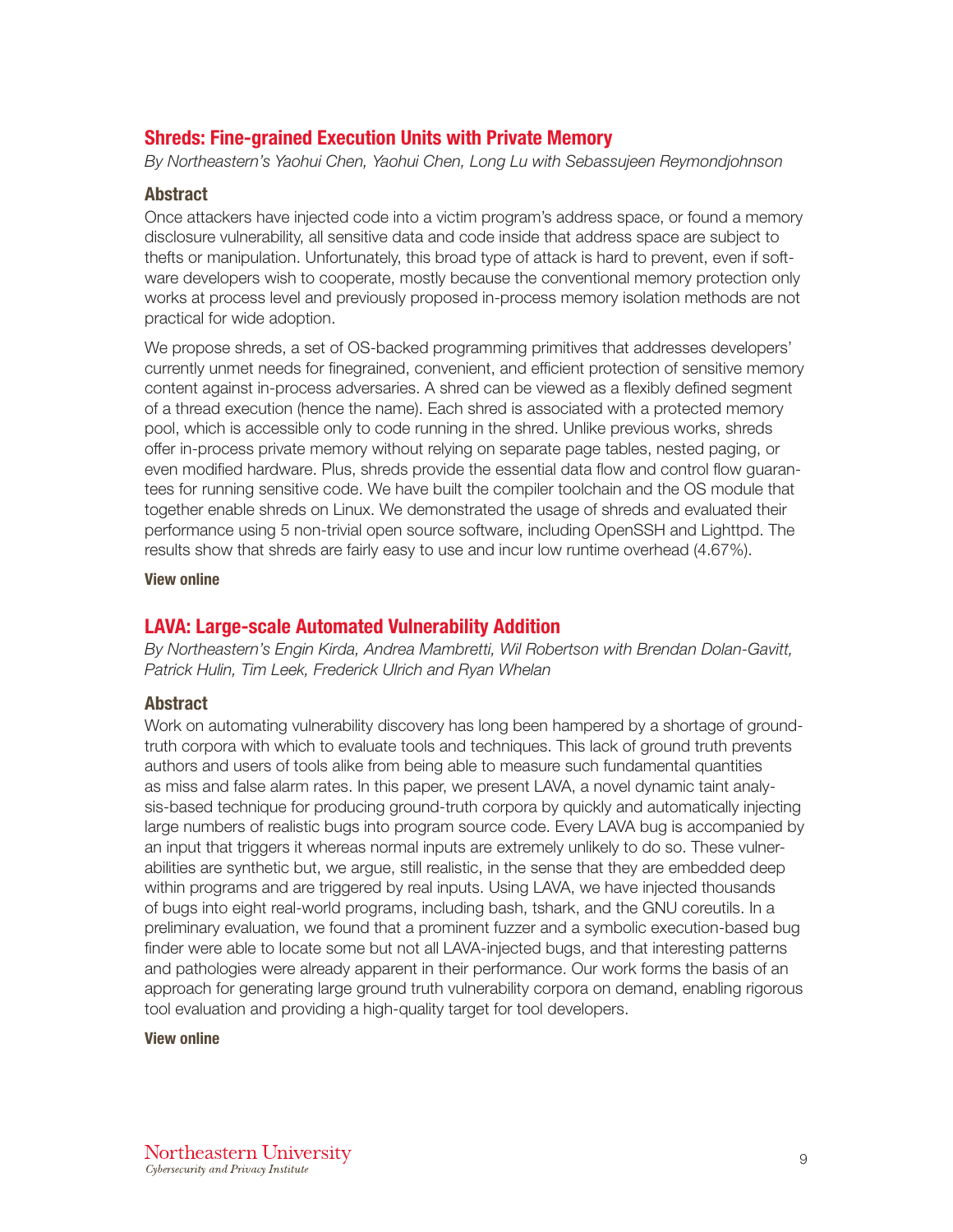# Interactive Fingerprinting Codes and the Hardness of Preventing False Discovery

*By Northeastern's Jonathan Ullman with Thomas Steinke*

## Abstract

We show an essentially tight bound on the number of adaptively chosen statistical queries that a computationally efficient algorithm can answer accurately given n samples from an unknown distribution. A statistical query asks for the expectation of a predicate over the underlying distribution, and an answer to a statistical query is accurate if it is "close" to the correct expectation over the distribution. This question was recently studied by Dwork et al. [DFH+15], who showed how to answer (n2) queries efficiently, and also by Hardt and Ullman [HU14], who showed that answering ˜O(n3) queries is hard. We close the gap between the two bounds and show that, under a standard hardness assumption, there is no computationally efficient algorithm that, given n samples from an unknown distribution, can give valid answers to O(n2) adaptively chosen statistical queries. An implication of our results is that computationally efficient algorithms for answering arbitrary, adaptively chosen statistical queries may as well be differentially private.

We obtain our results using a new connection between the problem of answering adaptively chosen statistical queries and a combinatorial object called an interactive fingerprinting code [FT01]. In order to optimize our hardness result, we give a new Fourier-analytic approach to analyzing fingerprinting codes that is simpler, more flexible, and yields better parameters than previous constructions.

[View online](https://arxiv.org/abs/1410.1228)

## Counter-Jamming Using Mixed Mechanical and Software Interference **Cancellation**

*By Northeastern's Triet D. Vo-Huu with Erik-Oliver Blass and Guevara Noubir*

## Abstract

Wireless networks are an integral part of today's cyberphysical infrastructure. Their resiliency to jamming is critical not only for military applications, but also for civilian and commercial applications. In this paper, we design, prototype, and evaluate a system for cancelling jammers that are significantly more powerful than the transmitting node. Our system combines a novel mechanical beam-forming design with a fast auto-configuration algorithm and a software radio digital interference cancellation algorithm. Our mechanical beam-forming uses a custom-designed two-elements architecture and an iterative algorithm for jammer signal identification and cancellation. We have built a fully functional prototype (using 3D printers, servos, USRP-SDR) and demonstrate a robust communication in the presence of jammers operating at five orders of magnitude stronger power than the transmitting node. Similar performance in traditional phased arrays and radar systems requires tens to hundreds of elements, high cost and size.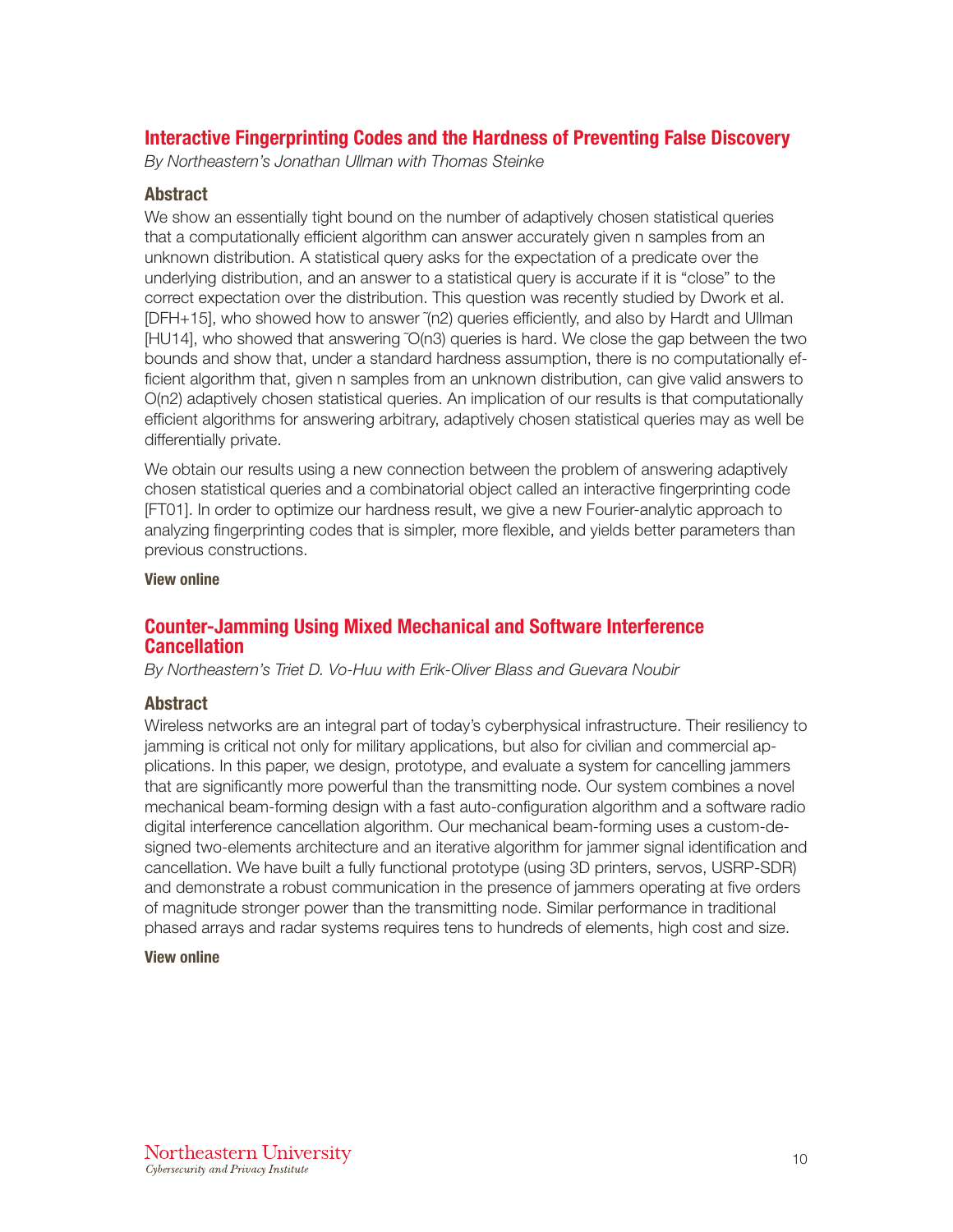# Interleaving Jamming in Wi-Fi Networks

*By Northeastern's Triet D. Vo-Huu with Tien D. Vo-Huu and Guevara Noubir*

## Abstract

The increasing importance of Wi-Fi in today's wireless communication systems, both as a result of Wi-Fi offloading and its integration in IoT devices, makes it an ideal target for malicious attacks. In this paper, we investigate the structure of the combined interleaver/convolutional coding scheme of IEEE 802.11a/g/n. The analysis of the first and second-round permutations of the interleaver, allows us to design deterministic jamming patterns across subcarriers that when de-interleaved results in an interference burst. We show that a short burst across carefully selected sub-carriers exceeds the error correction capability of Wi-Fi. We implemented this attack as a reactive interleaving jammer on the firmware of the low-cost HackRF SDR. Our experimental evaluation shows that this attack can completely block the Wi-Fi transmissions with jamming power less than 1% of the communication (measured at the receiver) and block 95% of the packets with less than 0.1% energy. Furthermore, it is at least 5 dB and up to 15 dB more power efficient than jamming attacks that are unaware of the Wi-Fi interleaving structure.

[View online](https://dl.acm.org/citation.cfm?id=2939935)

## Spooky Encryption and its Applications

*By Northeastern's Daniel Wichs with Yevgeniy Dodis, Shai Halevi and Ron D. Rothblum*

## Abstract

Consider a setting where inputs x1,...,xn are encrypted under independent public keys. Given the ciphertexts  $\{ci = \text{Encpki}(x_i)\}\$ i, Alice outputs ciphertexts c'1,...,c'n that decrypt to  $y_1, \ldots, y_n$ respectively. What relationships between the xi's and yi's can Alice induce? Motivated by applications to delegating computations, Dwork, Langberg, Naor, Nissim and Reingold [DLN+04] showed that a semantically secure scheme disallows signaling in this setting, meaning that yi cannot depend on xj for  $j \neq i$ . On the other hand if the scheme is homomorphic then any local (component-wise) relationship is achievable, meaning that each yi can be an arbitrary function of xi. However, there are also relationships which are neither signaling nor local. Dwork et al. asked if it is possible to have encryption schemes that support such \spooky" relationships. Answering this question is the focus of our work.

Our first result shows that, under the LWE assumption, there exist encryption schemes supporting a large class of "spooky" relationships, which we call additive function sharing (AFS) spooky. In particular, for any polynomial-time function f, Alice can ensure that y1,...,yn are random subject to  $\Sigma$ n i=1 yi = f(x1,...,xn). For this result, the public keys all depend on common public randomness. Our second result shows that, assuming sub-exponentially hard indistinguishability obfuscation (iO) (and additional more standard assumptions), we can remove the common randomness and choose the public keys completely independently. Furthermore, in the case of  $n = 2$  inputs, we get a scheme that supports an even larger class of spooky relationships.

We discuss several implications of AFS-spooky encryption. Firstly, it gives a strong counterexample to a method proposed by Aiello et al. [ABOR00] for building arguments for NP from homomorphic encryption. Secondly, it gives a simple 2-round multi-party computation pro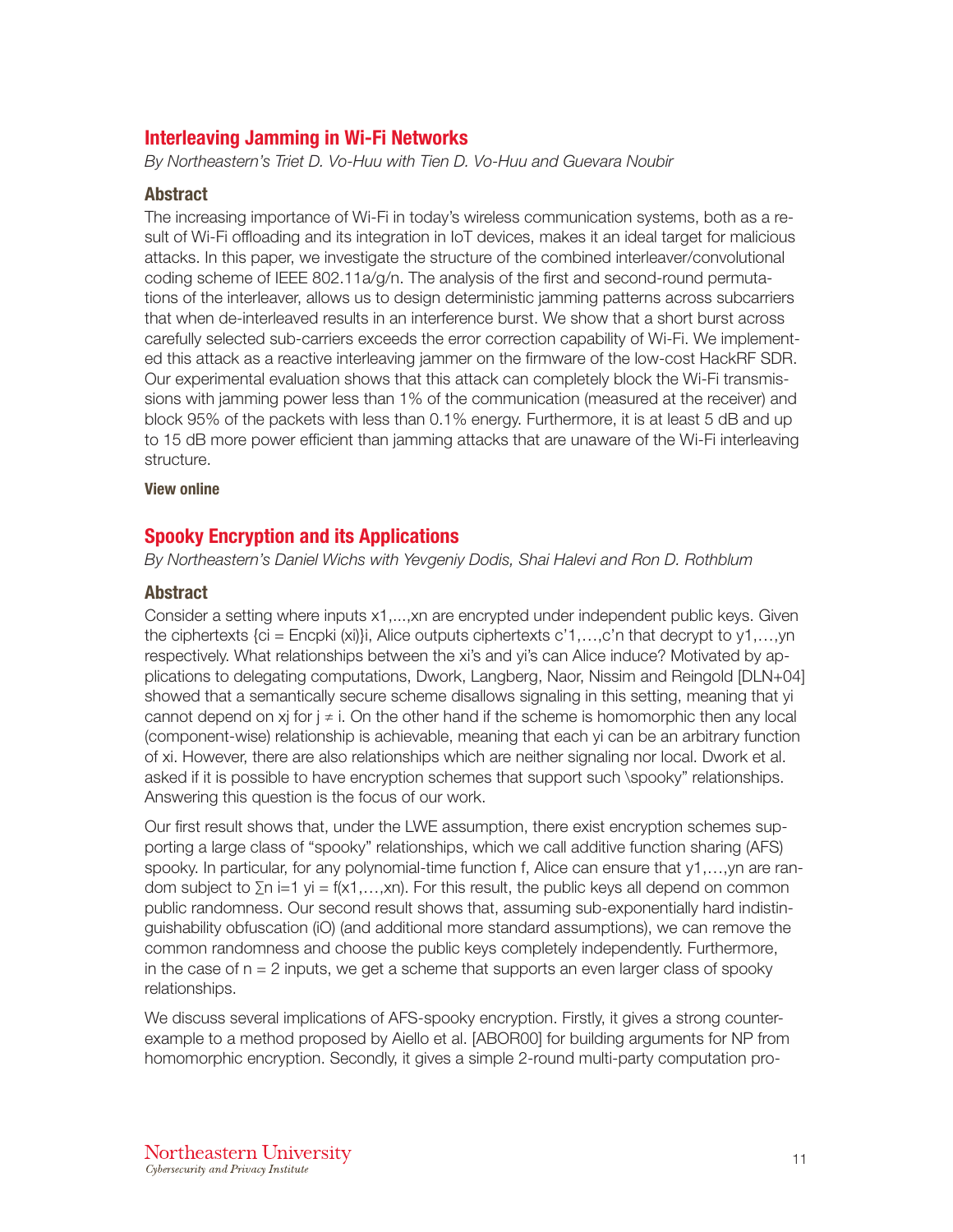tocol where, at the end of the first round, the parties can locally compute an additive secret sharing of the output. Lastly, it immediately yields a function secret sharing (FSS) scheme for all functions.

We also define a notion of spooky-free encryption, which ensures that no spooky relationship is achievable. We show that any non-malleable encryption scheme is spooky-free. Furthermore, we can construct spooky-free homomorphic encryption schemes from SNARKs, and it remains an open problem whether it is possible to do so from falsifiable assumptions.

#### [View online](https://eprint.iacr.org/2016/272.pdf)

## Outsourcing Private RAM Computation

*By Northeastern's Daniel Wichs with Craig Gentry, Shai Halevi and Mariana Raykova*

## Abstract

We construct the first schemes that allow a client to privately outsource arbitrary program executions to a remote server while ensuring that: (I) the client's work is small and essentially independent of the complexity of the computation being outsourced, and (II) the server's work is only proportional to the run-time of the computation on a random access machine (RAM), rather than its potentially much larger circuit size. Furthermore, our solutions are non-interactive and have the structure of reusable garbled RAM programs, addressing an open question of Lu and Ostrovsky (Eurocrypt 2013). We also construct schemes for an augmented variant of the above scenario, where the client can initially outsource a large private and persistent database to the server, and later outsource arbitrary program executions with read/write access to this database.

Our solutions are built from non-reusable garbled RAM in conjunction with new types of reusable garbled circuits that are more efficient than prior solutions but only satisfy weaker security. For the basic setting without a persistent database, we can instantiate the required type of reusable garbled circuits from indistinguishability obfuscation or from functional encryption for circuits as a black-box. For the more complex setting with a persistent database, we can instantiate the required type of reusable garbled circuits using stronger notions of obfuscation. It remains an open problem to instantiate these new types of reusable garbled circuits under weaker assumptions, possibly avoiding obfuscation altogether.

We also give several extensions of our results and techniques to achieve: schemes with efficiency proportional to the input-specific RAM run-time, verifiable outsourced RAM computation, functional encryption for RAMs, and a candidate obfuscator for RAMs.